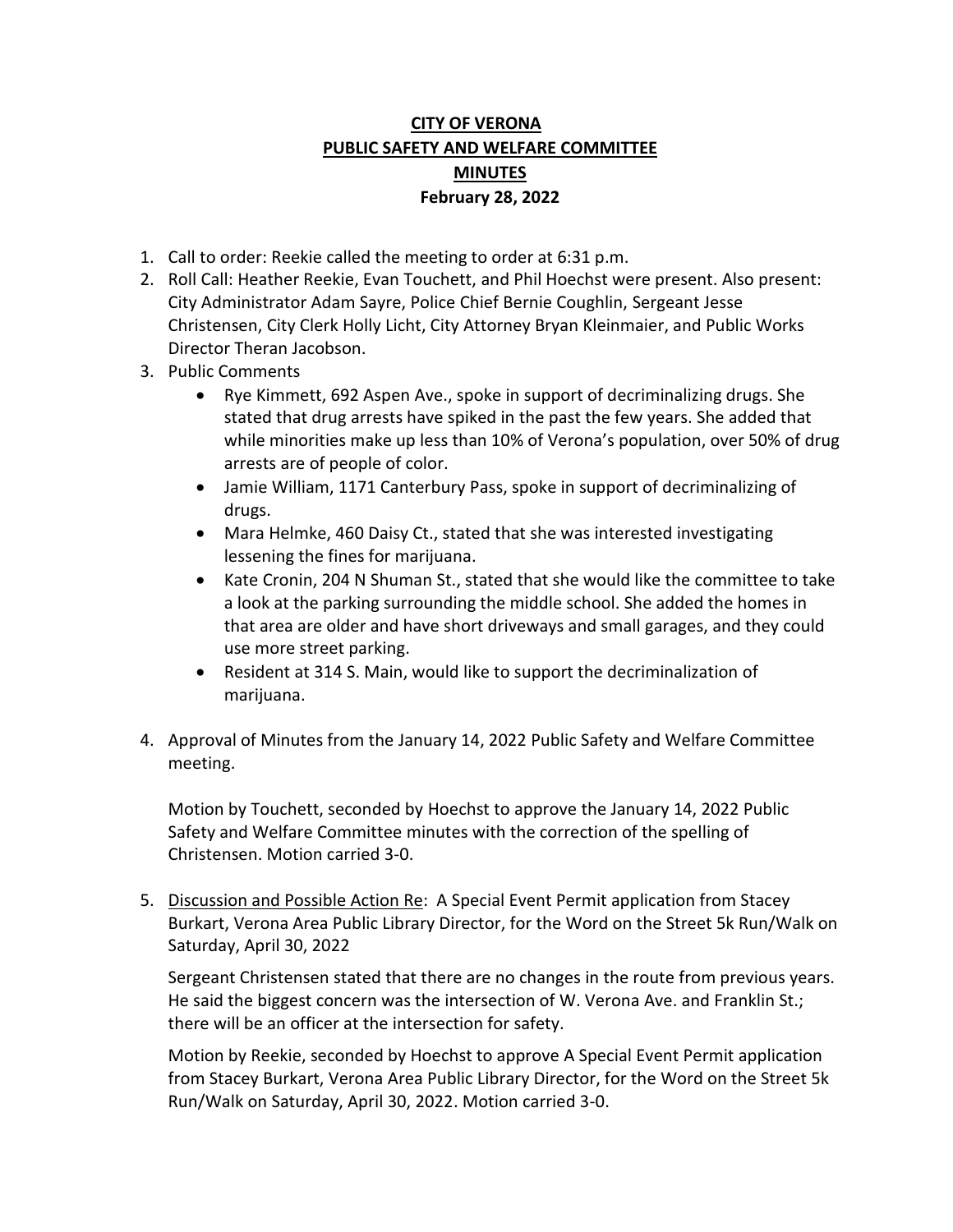6. Discussion and Possible Action Re: A Special Event Permit application from Lauren Birkel, Glacier Edge Elementary PTO, for the Glacier Edge Color Run on Wednesday, May 4, 2022

Christensen stated that the event is held on the sidewalk. There will be several volunteers to assist students in crossing the street. An application was also submitted to the Parks Department. They will be throwing non-toxic colored power, that will be cleaned up after.

Motion by Reekie, seconded by Touchett to approve a Special Event Permit application from Lauren Birkel, Glacier Edge Elementary PTO, for the Glacier Edge Color Run on Wednesday, May 4, 2022 contingent upon background check approval and receiving the certificate of insurance. Motion carried 3-0.

7. Discussion Re: Parking issues near Badger Ridge Middle School

Chief Coughlin stated that they started to educate the public last fall of the areas of no parking; they distributed the map provided by the school district when trying to educated people. He added that the afternoon pick-up is much more severe since people are waiting longer to pick up their children. They started issuing warning and citations earlier this year. He added that the parking lot creates queuing problems which backs up onto Main St. Chief stated that since they use both doors 1 and 5, there are 2 routes of traffic crossing and causing backups.

Touchett suggested matching the no parking sides with the alternate –side winter parking rules. Coughlin stated it was probably too confusing.

Chief stated that we should consider increasing parking citations to better deter.

Reekie stated the problem could lessen if more kids rode the bus.

Touchett suggested making some of the streets one-way. Jess Billmeyer stated that Shuman could be one-way in bound and Marietta could be one-way outbound. You would probably have longer waits leaving the school in the morning and turning left onto Main St.

Jacobson stated that they recommended to the school district to have one way traffic in the parking lot. He stated that the biggest problem is the volume of cars.

Reekie stated that the City and the District need to meet to discuss before expending more resources on the problem.

Touchett stated that we should consider the one-way streets, research parking citation fees in other communities, talk with the school, and a potential survey to parents asking if they would use the bus if the boundaries were changed.

8. Discussion Re: Marijuana and drug decriminalization in the City of Verona

Kimmett stated that criminalizing drugs doesn't make them any safer. She stated that people are still are going to continue using them. She added that when she went door to